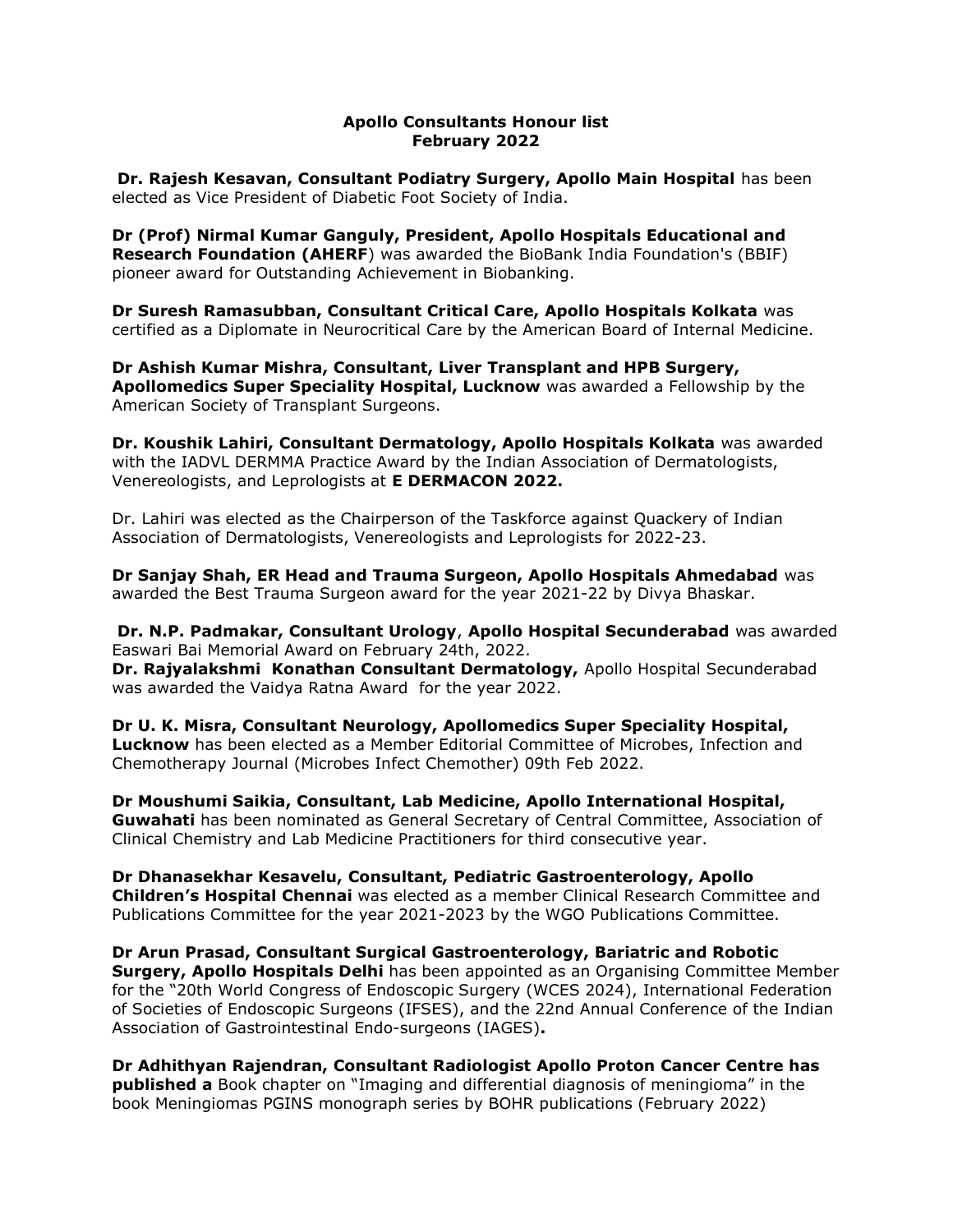Dr Roshan Agarwala, Consultant Gastroenterology, Apollo International Hospital, Guwahati, has published the chapter in a book titled Tuberculosis of Gastrointestinal System, edited by Vishal Sharma and published by Springer Nature Singapore Pte Ltd, 2022 Classification and Case Definitions of Gastrointestinal Tuberculosis Dr Roshan Agarwala and Dr Zahid Zubair https://doi.org/10.1007/978-981-16-9053-2\_3 .

Dr Agarwala, has published the following paper:

Jahnvi Dhar, Gaurav Muktesh, Pankaj Gupta, Praveen Kumar-M, Aritra Das, Roshan Agarwala, Balaji L. Bellam, Rajeev Chauhan,K. Hemanth Kumar,Thakur Deen Yadav, Vikas Gupta,Saroj K Sinha,Rakesh Kochhar and Antonio Facciorusso

Endoscopic drainage versus percutaneous drainage for the management of infected walledoff necrosis: a comparative analysis.

Expert Review of Gastroenterology & Hepatology published by Taylor & Francis & Informa UK Limited, https://doi.org/10.1080/17474124.2022.2047649. Volume 16, 2022 - Issue 3

## Dr Rakesh Jalali, Medical Director and Dr Rishan TS, Associate Consultant, Radiation Oncology, Apollo Proton Cancer Centre has published the following paper:

Dasgupta A, Gupta T, Maitre M, Kalra B, Chatterjee A, Krishnatry R, Goda JS, Shirsat N, Epari S, Sahay A, Janu A, Pungavkar S, Chinnaswamy G, Patil V, Moiyadi A, Shetty P, Jalali R. Prognostic impact of semantic MRI features on survival outcomes in molecularly subtyped medulloblastoma. Strahlenther Onkol. 2022 Mar;198(3):291-303. doi: 10.1007/s00066- 021-01889-9. Epub 2022 Jan 21. PMID: 35059761.

Book chapter on "Current Oncology Perspective and Guidelines for Meningiomas" in the book Meningiomas PGINS monograph series by BOHR publications (February 2022)

Dr Anupam Wakhlu, Consultant Clinical Immunology and Rheumatology, Apollomedics Super Speciality Hospital, Lucknow has published the following papers: Sahoo RR, Wakhlu A, Agarwal V. Neglected tropical rheumatic diseases. Clinical Rheumatology. 2022 Feb 10:1

Sahoo RR, Wakhlu A. Clinical Images: Tenofovir‐Induced Fanconi Syndrome: An Uncommon Cause of Hypophosphatemic Osteomalacia. ACR Open Rheumatology. 2022 Feb 7

## Dr Bhawna Sirohi, Lead Medical Oncologist, Apollo Proton Cancer Centre has published the following papers:

Akhade A, Sirohi B, Gyawali B. Global consequences of the US FDA's accelerated approval of cancer drugs. Lancet Oncol. 2022 Feb;23(2):201-203. doi: 10.1016/S1470-2045(21)00709- 9. PMID: 35114117.

Khan SZ, Arecco L, Villarreal-Garza C, Sirohi B, Ponde NF, Habeeb B, Brandão M, Azim HA Jr, Chowdhury AR, Bozovic-Spasojevic I, Kovalenko I, Odhiambo A, Seid FU, Mutombo AB, Petracci F, Vidra R, Altuna SC, Petrova M, Kourie HR, Ozturk MA, Razeti MG, Lengyel CG, Talibova N, Mariamidze E, Sacardo KP, Duma N, Gyawali B, Trapani D, Tagliamento M, Lambertini M. Knowledge, Practice, and Attitudes of Physicians in Low- and Middle-Income Countries on Fertility and Pregnancy-Related Issues in Young Women With Breast Cancer. JCO Glob Oncol. 2022 Jan;8:e2100153. doi: 10.1200/GO.21.00153. PMID: 35025688; PMCID: PMC8769103.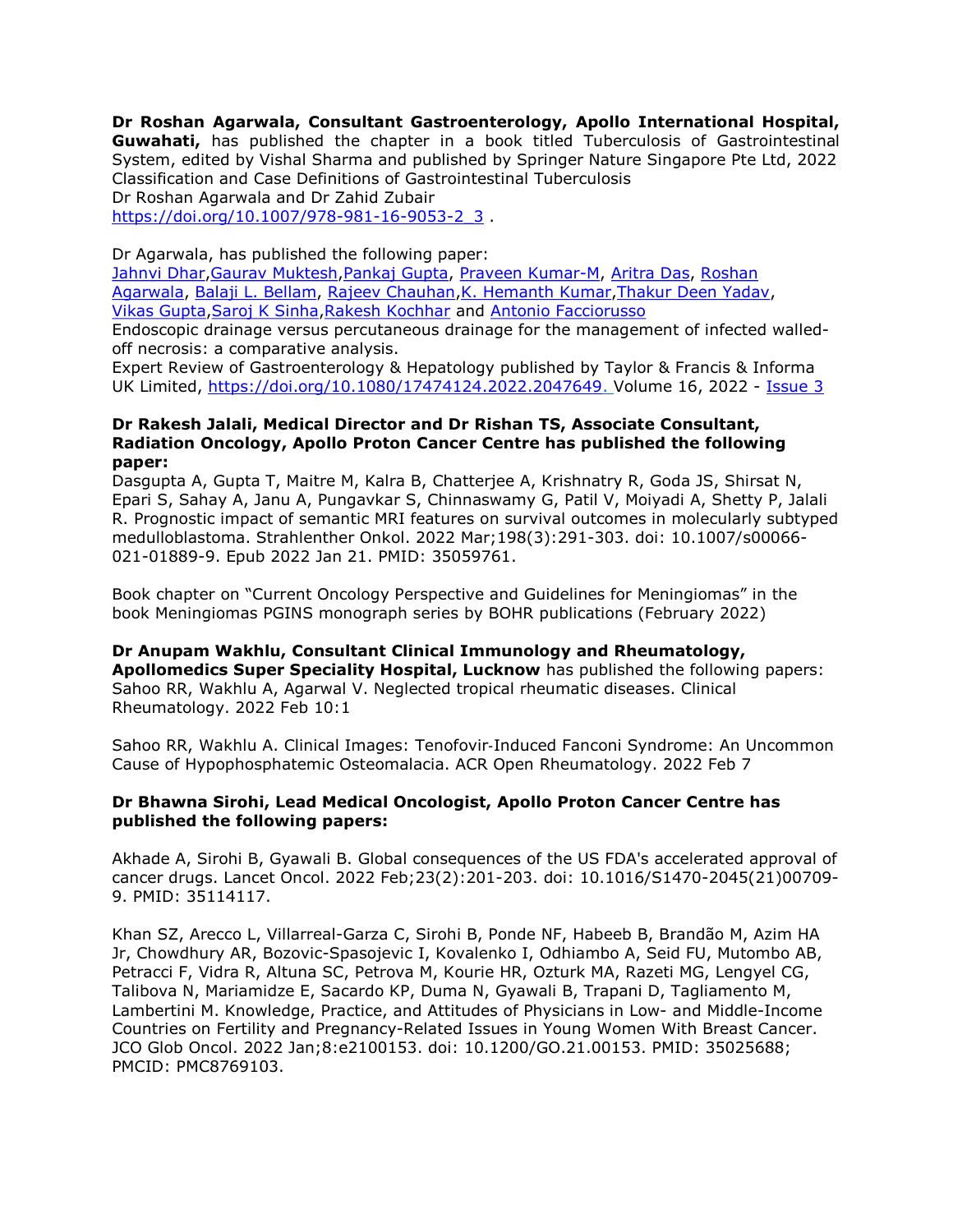### Dr Arshad Akeel, Consultant Physician, Apollo Hospitals Chennai has published the following paper:

Dr.C.Arshad Akeel, Dr. Neetu Mariam Alex, Dr. Phani Krishna Machiraju, Dr. Sriram Sankaran

Gastric antral vascular ectasia in sine scleroderma: a case report and review of literature Volume – 12, Issue – 02, February – 2022, Indian Journal of Applied Research.

#### Dr. Suresh Singh Naruka, Consultant ENT & Head & Neck Surgery, Apollo Hospitals Delhi has published the following paper:

Suresh Naruka, Nishant Rana, Neeraj Singh, Ameet Kishore, and Kalpana Nagpal COVID-19 associated rhino–orbital–cerebral mucormycosis—an institutional series Ear, Nose & Throat Journal. Vol. 0(0) 1–11

## Dr Sanjiv Jasuja, Consultant Nephrology, Apollo Hospitals Delhi has published the following paper:

Sanjiv Jasuja, Vivekanand Jha, Gaurav Sagar, Anupam Bahl, Shalini Verma, Neharita Jasuja, Jasmeet Kaur

Post vaccination analysis of anti-spike antibody responses in kidney transplant recipients with and without COVID-19 infection in a tertiary care center, India Clinical Kidney Journal, sfac057, https://doi.org/10.1093/ckj/sfac057

## Dr Srinivas Chilukuri, Consultant, Radiation Oncology, Apollo Proton Cancer Centre has published the following paper:

Chilukuri S, Panda PK, Jalali R. Proton Therapy in LMICs: Is the Need Justified? JCO Glob Oncol. 2022 Jan;8:e2100268. doi: 10.1200/GO.21.00268. PMID: 35025690; PMCID: PMC8769152.

## Dr Arjunan Manikandan, Senior Medical Physicist, Apollo Proton Cancer Centre has published the following paper:

Sarkar B, Munshi A, Ganesh T, Sarkar P, Rastogi K, Bansal K, Manikandan A, Mohanti BK, Pradhan A. Challenges faced by female radiation oncologists (FRO) in South Asia. Bull Cancer. 2022 Feb 23:S0007-4551(22)00007-8. doi: 10.1016/j.bulcan.2021.10.011. Epub ahead of print. PMID: 35219500.

# Dr Raymond Dominic Savio, Consultant, Critical Care, Apollo Proton Cancer Centre has published the following paper:

Sodhi DK, Arya DM, Chanchalani DG, Sinha DV, Savio DRD, Kumar DA, Ahmed DA, Jagiasi DB, Agarwal DD, Jagathkar DG, Khasne DR, Sahasrabudhe DSS, Jha DSK, Sahoo DTK, Mittal DV, Hr DH, Bansal MS, Agarwal MC, Kumar DM. Comparison of knowledge and awareness of infection control practices among nurses in India: A cross-sectional survey. Am J Infect Control. 2022 Feb 15:S0196-6553(22)00093-1. doi: 10.1016/j.ajic.2022.02.014. Epub ahead of print. PMID: 35181374.

Dr. Raju Vaishya, Consultant, Orthopaedics and Joint Replacement Surgeon, Apollo **Hospitals Delhi** has been Nominated as an Honorary GAPIO Distinguished Fellow, in recognition of contribution to healthcare, 2nd February 2022.

Dr Vaishya has been appointed as the Chairman of Basic Science and Research of Indian Orthopaedic Association (2022-23)

Dr Vaishya has organized an online Research and Publication course of the Journal of Orthopaedics on 13<sup>th</sup> Feb.2022.